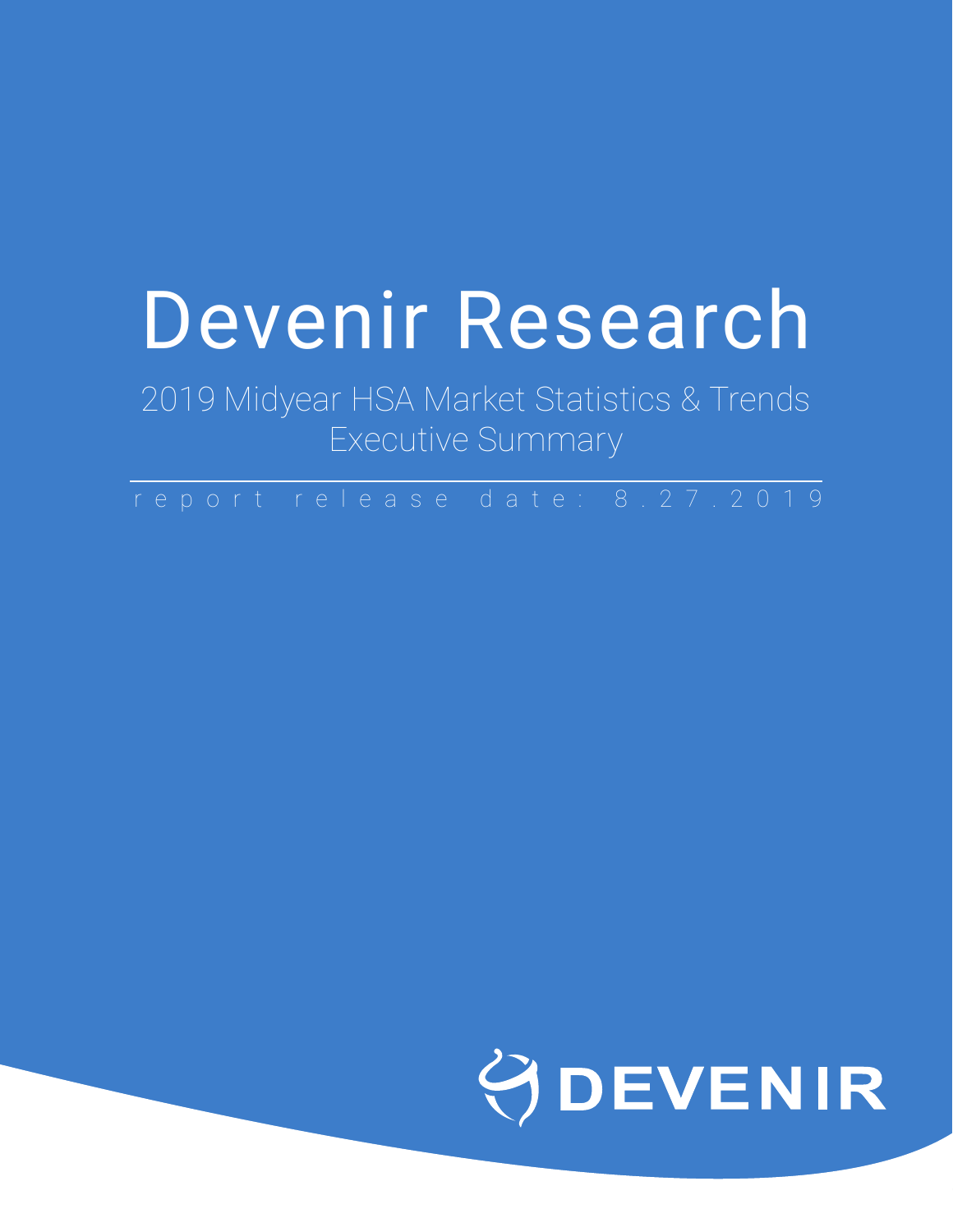# **Table of Contents**

# **Report Methodology**

The majority of this report was derived from the 2019 Midyear Devenir HSA Market Survey. This survey was conducted to shed light on the rapidly growing and evolving health savings account market. The survey was carried out in July 2019, and primarily consisted of top 100 HSA providers in the health savings account market. All data was requested for the period ending on June 30th, 2019.

All estimates and projections reflect the current environment surrounding health savings accounts and do not contemplate any future regulatory changes to the market. Certain data points from the survey were omitted from this report due to inconclusive data or an incomplete sample set. All statistics are produced using the best available data set, which may at times produce statistics which do not reconcile, both within this report and with previous reports.

Survey responses were self-reported by each HSA provider. When possible Devenir attempts to verify responses through a variety of channels, including but not limited to, press releases, annual reports, prior research, and FDIC filings.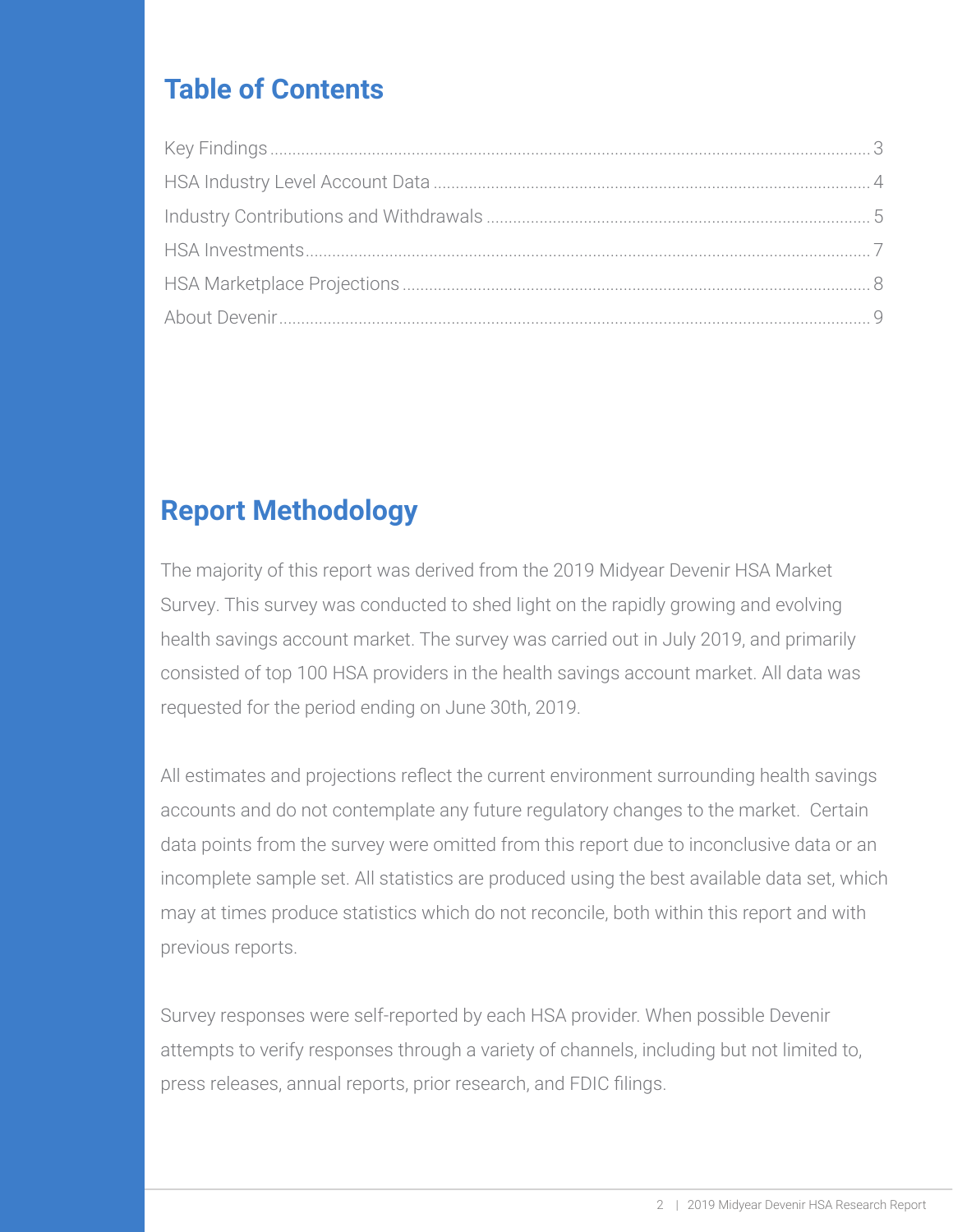# <span id="page-2-0"></span>**Key Findings**

HSA assets surpass \$60 billion. There are now over 26 million health savings accounts, holding \$61.7 billion in assets, a year-over-year increase of 12% for accounts and 20% for HSA assets for the period ended June 30th, 2019.

HSA investment asset growth rebounds. Strong market tailwinds propelled HSA investment assets to an estimated \$13.3 billion at the end of June, up 35% year-over-year. On average, investment account holders hold a \$15,982 total balance (deposit and investment account).

Over one million HSAs investing. There are now over one million accounts that are investing a portion of their HSA dollars, representing a little over 4% of all accounts.

HSA contributions continue to rise. Account holders contributed over \$22 billion to their accounts in the first six months of 2019, up 12% from the year prior.

Health plan partnerships are the largest driver of new accounts. Health plans were the leading driver of new account growth in the first half of 2019, accounting for 42% of new accounts opened.



Source: Estimates derived from 2019 Midyear Devenir HSA Market Survey, press releases, previous market research and market growth rates.

**\$88.2**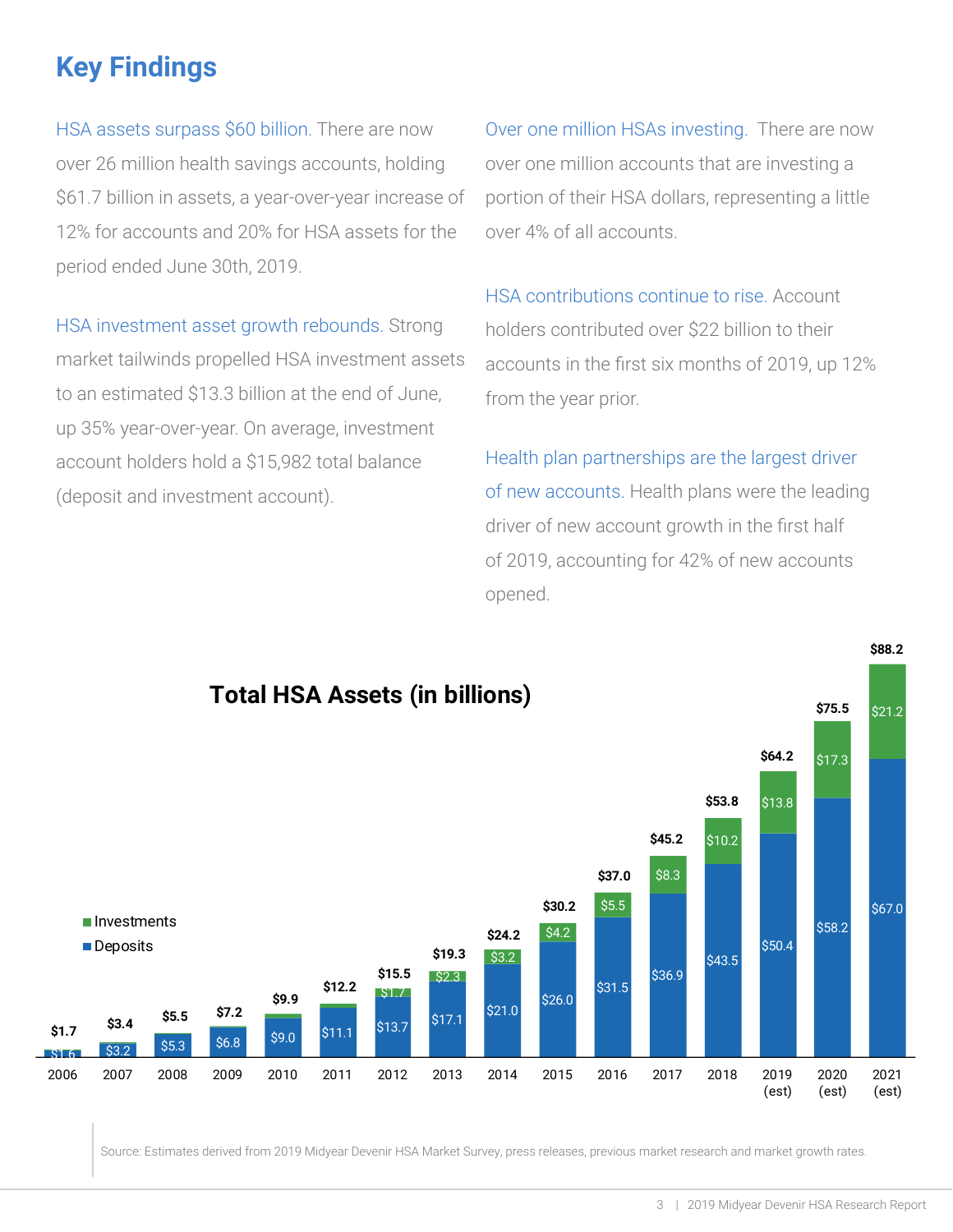# <span id="page-3-0"></span>**HSA Industry Level Account Data**

We continue to see seasonality in the percentage of accounts that are unfunded. Accounts are often opened during the fall open enrollment season, but remain unfunded until early the following year. Halfway through 2019, about 15% of all accounts were unfunded, similar to a year ago.

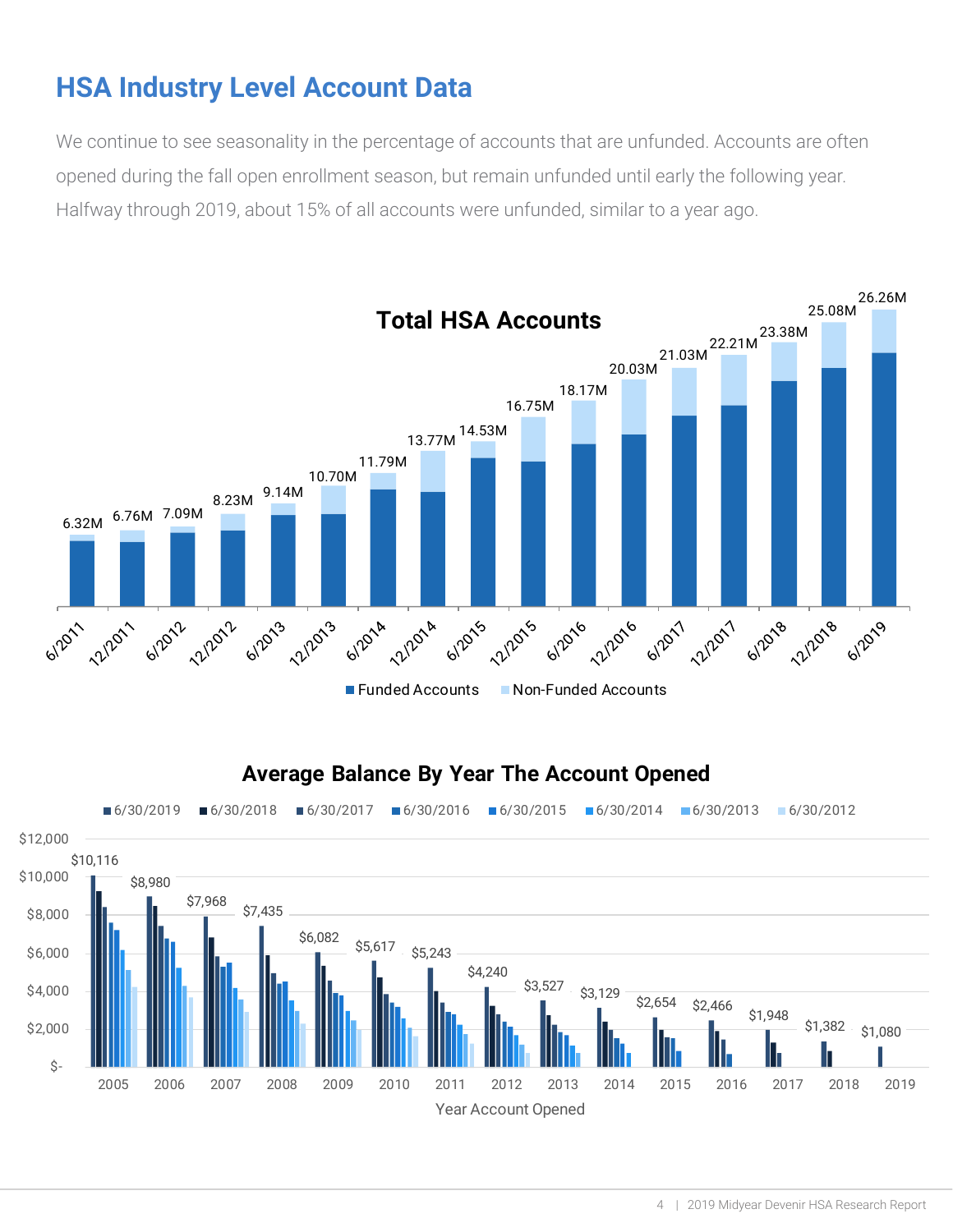### <span id="page-4-0"></span>**Industry Contributions and Withdrawals**



Below is an industry estimate of total contributions and withdrawals for the period 1/1/19 - 6/30/19.

| 2019 YTD Activity                                           | Contributions | Withdrawals | <b>Example 2 Retained Assets Example 2 Retained</b> |     |
|-------------------------------------------------------------|---------------|-------------|-----------------------------------------------------|-----|
| Estimated Industry Totals \$22,147,000,000 \$15,259,000,000 |               |             | \$6,889,000,000                                     | 31% |



2019 YTD Employer Contributions 31% of all HSA dollars contributed to an account came from an employer. The average employer contribution was \$648 (for those making contributions).



#### 2019 YTD Employee Contributions

52% of all HSA dollars contributed to an account came from an employee. The average employee contribution was \$1,121 (for those making contributions).



The remaining contributions in 2018 came from IRA Rollovers & other sources.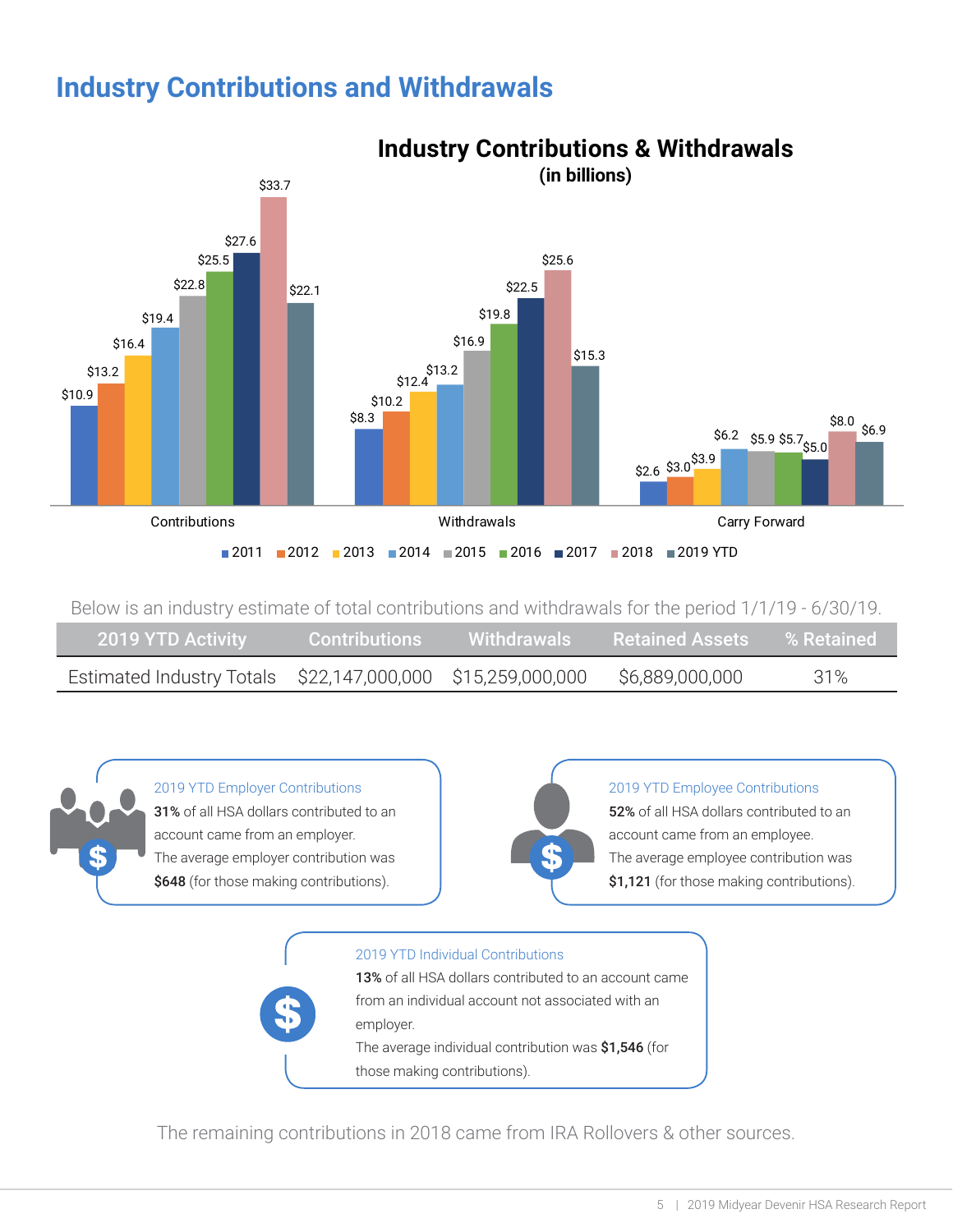#### Industry Contributions and Withdrawals - Details



**Withdrawals 2019 YTD (\$)**



| <b>2019 YTD</b> | <b>Average Number of</b><br><b>Withdrawals Per Account</b> | % Of Total<br>Withdrawals (#) | <b>Average Transaction</b><br><b>Size</b> |
|-----------------|------------------------------------------------------------|-------------------------------|-------------------------------------------|
| Debit Card      | 5.3                                                        | 87%                           | \$100                                     |
| Check           | 0.1                                                        | 2%                            | \$389                                     |
| Online Bill Pay | 0.2                                                        | 4%                            | \$207                                     |
| ATM             | 0.5                                                        | 3%                            | \$67                                      |
| Unknown         |                                                            | 3%                            | S20                                       |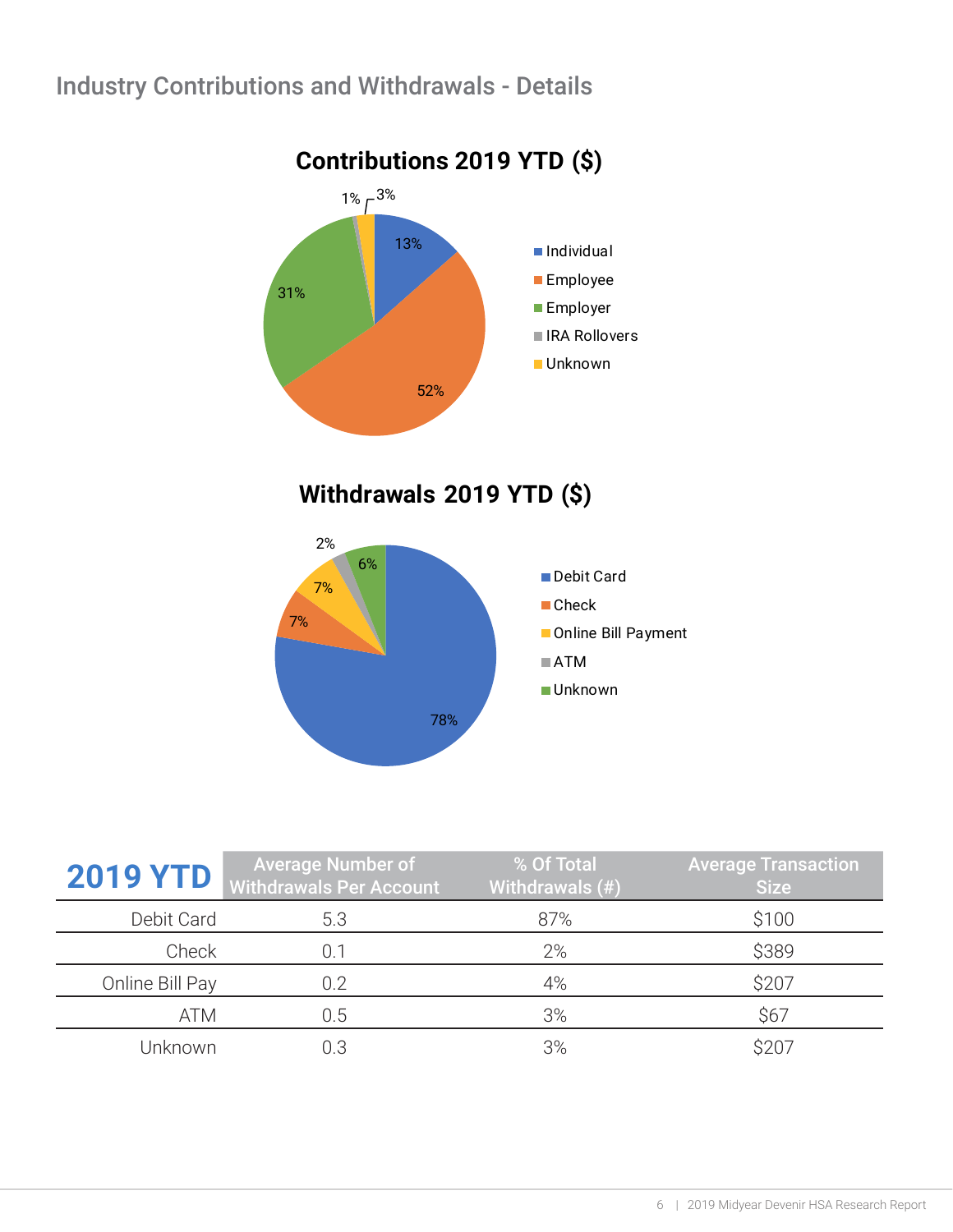# <span id="page-6-0"></span>**HSA Investments**

- \$13.3 **billion** estimated in HSA investment assets as of June 30th, 2019, an estimated 35% yearover-year increase.
- **\$15,982** average total balance (deposit and investment account) for HSA investment accounts, over 6 times larger than a non-investment holder's average account balance.
- **22%** of all HSA assets are in investments as of June 30th, 2019.



**% HSA Assets in Investments**



Note: Average investment balance only, does not include an investor's deposit assets.

**Average Investment Balance**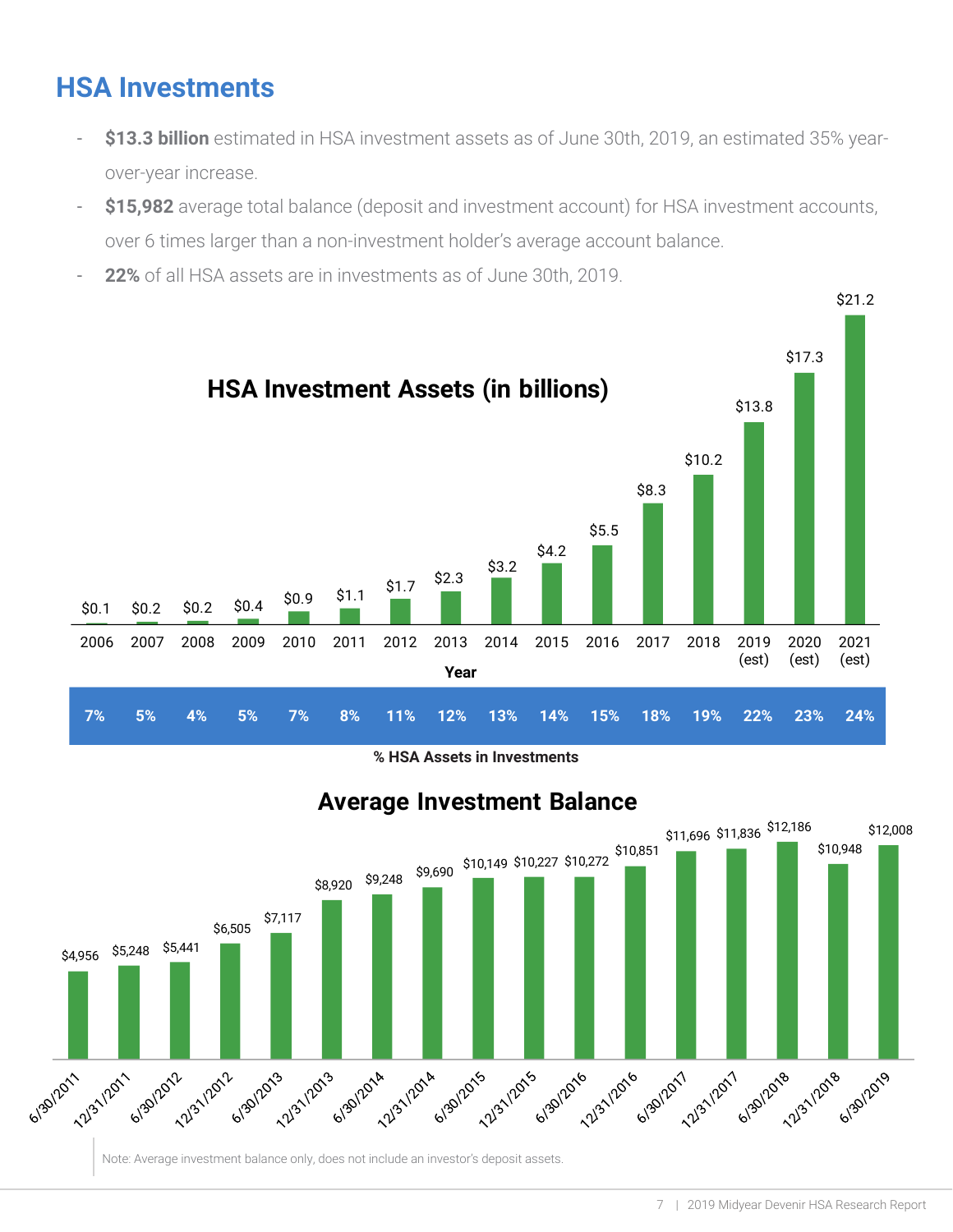# <span id="page-7-0"></span>**HSA Marketplace Projections**

HSA providers project HSA industry asset growth of 16% in 2019, while anticipating their own businesses will grow by 24% during the same period (up from 23% at year-end 2018). In previous surveys, HSA providers have been fairly accurate with their growth forecasts, demonstrating an impressive understanding of the outlook for their book of business. Devenir currently projects that the HSA market will approach \$88 billion in HSA assets by the end of 2021, held by over 30 million accounts.